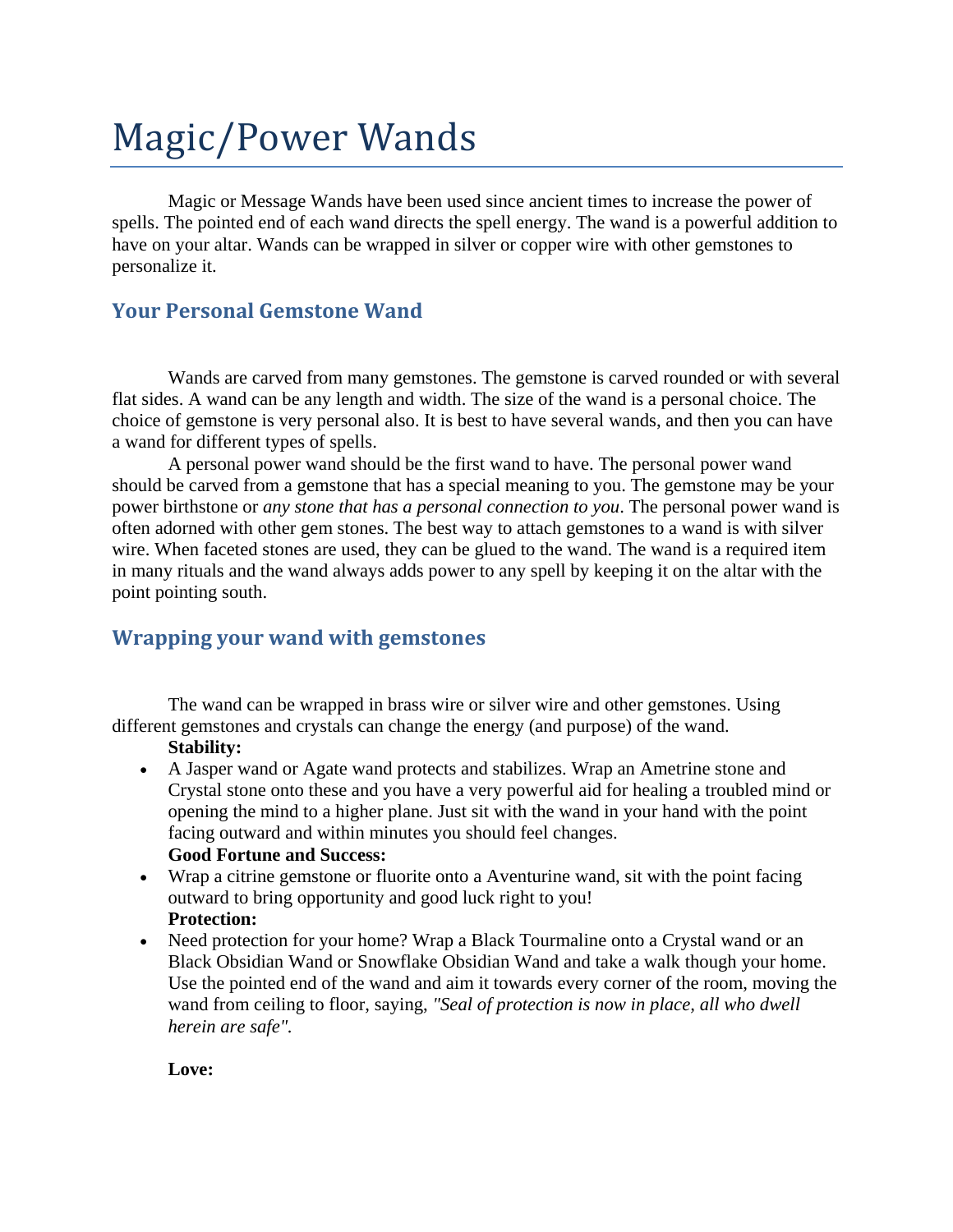- To increase the love in your life, wrap a [Moonstone Wand](http://crystal-cure.com/symbol-wand-moonstone.html) or [Rose Quartz Wand](http://crystal-cure.com/symbol-rosequartz-wand.html) with a [rhodonite](http://crystal-cure.com/rhodonite.html) stone, [rhodochrosite,](http://crystal-cure.com/rhodochrosite.html) [rose quartz](http://crystal-cure.com/rosequartz.html) or [chrysocolla.](http://crystal-cure.com/chrysocolla.html) **Angelic Guidance:**
- A [Selenite Wand](http://crystal-cure.com/symbol-selenite-wand.html) or [Angelite Wand](http://crystal-cure.com/wand-angelite.html) will open guidance and communiction from your angel companions. These can be wrapped with any of the [throat chakra stones.](http://crystal-cure.com/chakra-throat.html)

There are many types of personal power wands that you can create by studying the [meanings](http://crystal-cure.com/gemstone-meanings.html)  [of gemstones](http://crystal-cure.com/gemstone-meanings.html) and combining these to come up with a wand that is personal and powerful for you.

# **Give Your Gemstone Wand a Tune-Up!**

The [gemstone wand](http://crystal-cure.com/crystal-wand.html) is one of the most powerful tools that can be used in ritual. The wand may be used for ritual spells or healing help. It is used primarily to focus the intention of the spell or healing.

Choose the wand of a stone that is the basis for ritual. For example:

- An [aventurine wand](http://crystal-cure.com/aventurine-wand.html) is ideal for anything that involves luck
- An [amethyst wand,](http://crystal-cure.com/symbol-wand-amethystblk.html) or [sodalite wand](http://crystal-cure.com/symbol-sodalite-wand.html) is best for intuition or psychic abilities.
- Use a [rose quartz wand](http://crystal-cure.com/symbol-rosequartz-wand.html) when you want to attract love
- A [moonstone wand](http://crystal-cure.com/symbol-wand-moonstone.html) will increase passion in your love life.
- A natural [quartz crystal wand](http://crystal-cure.com/symbol-crystal-wand.html) makes an excellent channel for power and healing.
- An [angelite wand](http://crystal-cure.com/wand-angelite.html) or [selenite wand](http://crystal-cure.com/symbol-selenite-wand.html) will facilitate connection with your angel companions.

## **Focus the energy by adding stones**

To make the wand an even more focused tool, add other stones to it by wrapping these onto the wand with silver wire. Remember, the wand is the primary focus and the additional stones adjust the power as a secondary element.

Let's say I want to attract a new love in my life. I would take a rose quartz wand to attract love and wrap a moonstone onto the rose quartz wand to increase the passion factor. Perhaps I would add an amethyst to this rose quartz wand in order to keep a nice balance with love and passion.

Now, suppose I have been married for several years and I love my spouse, but there isn't much passion any more. In this case, I would start with a moonstone wand for passion; add an emerald to keep my marriage partner faithful and mahogany obsidian for more sensuality. I would advise to do this only on a weekend or vacation.

To become intuitive you may use an amethyst wand with amber for grounding. To get more money, an aventurine wand with a citrine stone wrapped to it works very well.

# **Here are a few stones that are good to add to the wand and their meanings.**

| Grounding Amber |  |
|-----------------|--|
|-----------------|--|